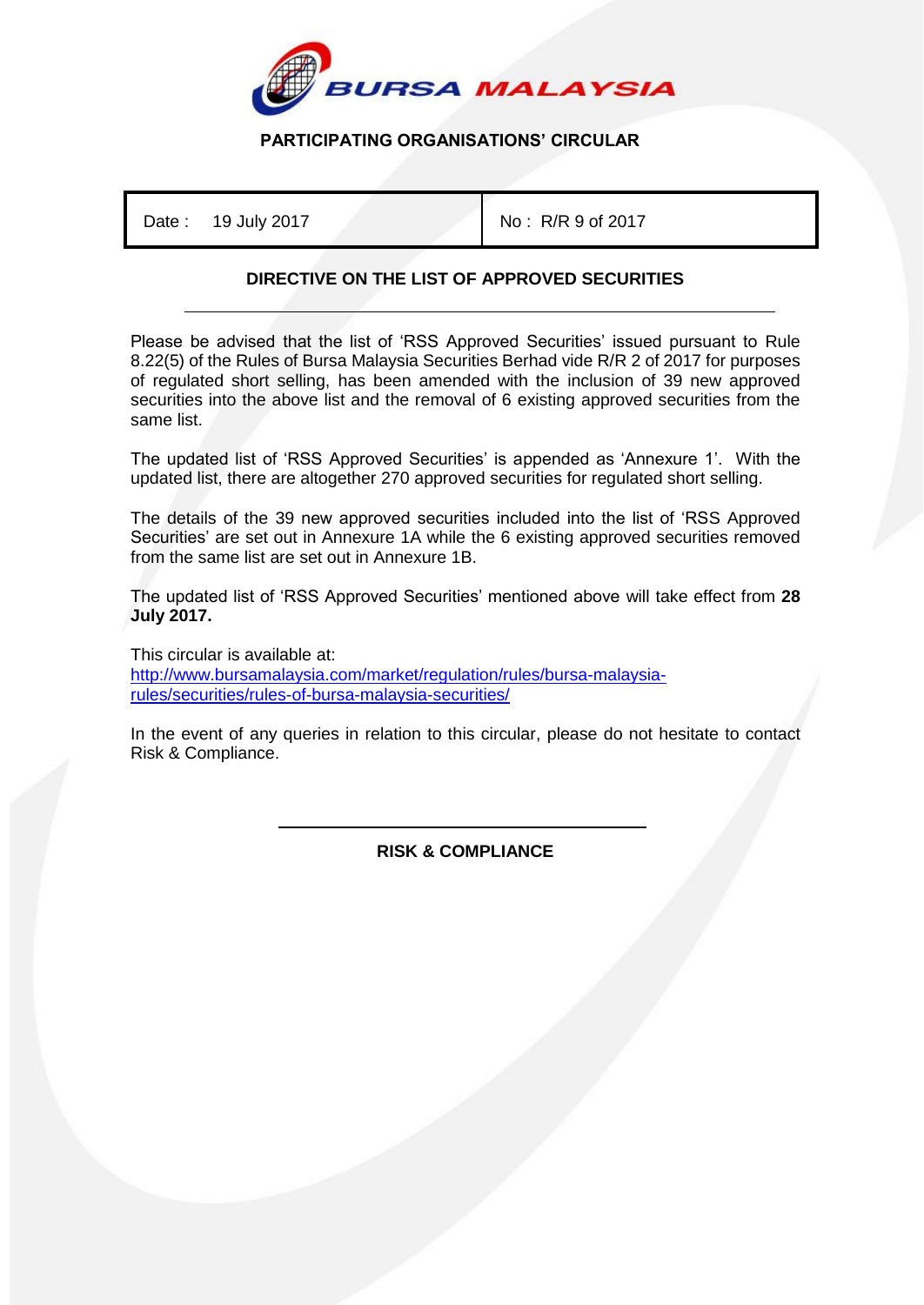Annexure 1

| <b>RSS APPROVED SECURITIES</b><br>(With effect from 28 July 2017)                |                                                                                                                      |                                                                                                                                                                                                                                                                                                                                                                                                                                                                                                                               |  |
|----------------------------------------------------------------------------------|----------------------------------------------------------------------------------------------------------------------|-------------------------------------------------------------------------------------------------------------------------------------------------------------------------------------------------------------------------------------------------------------------------------------------------------------------------------------------------------------------------------------------------------------------------------------------------------------------------------------------------------------------------------|--|
| <b>STOCK CODE</b><br><b>STOCK LONG NAME</b><br>No                                |                                                                                                                      |                                                                                                                                                                                                                                                                                                                                                                                                                                                                                                                               |  |
| $\mathbf{1}$                                                                     | 5250                                                                                                                 | 7-ELEVEN MALAYSIA HOLDINGS BERHAD                                                                                                                                                                                                                                                                                                                                                                                                                                                                                             |  |
| 2                                                                                | 5959                                                                                                                 | A & M REALTY BHD                                                                                                                                                                                                                                                                                                                                                                                                                                                                                                              |  |
| 3                                                                                | 6599                                                                                                                 | AEON CO. (M) BHD                                                                                                                                                                                                                                                                                                                                                                                                                                                                                                              |  |
| 4                                                                                | 5139                                                                                                                 | AEON CREDIT SERVICE (M) BHD                                                                                                                                                                                                                                                                                                                                                                                                                                                                                                   |  |
| 5                                                                                | 5185                                                                                                                 | AFFIN HOLDINGS BHD                                                                                                                                                                                                                                                                                                                                                                                                                                                                                                            |  |
| 6                                                                                | 7078                                                                                                                 | AHMAD ZAKI RESOURCES BHD                                                                                                                                                                                                                                                                                                                                                                                                                                                                                                      |  |
| $\overline{7}$                                                                   | 5099                                                                                                                 | AIRASIA BHD                                                                                                                                                                                                                                                                                                                                                                                                                                                                                                                   |  |
| 8                                                                                | 5238                                                                                                                 | AIRASIA X BERHAD                                                                                                                                                                                                                                                                                                                                                                                                                                                                                                              |  |
| 9                                                                                | 5116                                                                                                                 | AL-AQAR HEALTHCARE REIT                                                                                                                                                                                                                                                                                                                                                                                                                                                                                                       |  |
| 10                                                                               | 2488                                                                                                                 | ALLIANCE FINANCIAL GROUP BHD                                                                                                                                                                                                                                                                                                                                                                                                                                                                                                  |  |
| 11                                                                               | 1163                                                                                                                 | ALLIANZ MALAYSIA BHD                                                                                                                                                                                                                                                                                                                                                                                                                                                                                                          |  |
| 12                                                                               | 5269                                                                                                                 | AL-SALAM REAL ESTATE INVESTMENT TRUST                                                                                                                                                                                                                                                                                                                                                                                                                                                                                         |  |
| 13                                                                               | 5127                                                                                                                 | AMANAHRAYA REITS                                                                                                                                                                                                                                                                                                                                                                                                                                                                                                              |  |
| 14                                                                               | 5120                                                                                                                 | <b>AMFIRST REITS</b>                                                                                                                                                                                                                                                                                                                                                                                                                                                                                                          |  |
| 15                                                                               | 1015                                                                                                                 | AMMB HOLDINGS BHD                                                                                                                                                                                                                                                                                                                                                                                                                                                                                                             |  |
| 16                                                                               | 6556                                                                                                                 | ANN JOO RESOURCES BHD                                                                                                                                                                                                                                                                                                                                                                                                                                                                                                         |  |
| 17                                                                               | 6399                                                                                                                 | ASTRO MALAYSIA HOLDINGS BERHAD                                                                                                                                                                                                                                                                                                                                                                                                                                                                                                |  |
| 18                                                                               | 6888                                                                                                                 | AXIATA GROUP BERHAD                                                                                                                                                                                                                                                                                                                                                                                                                                                                                                           |  |
| 19                                                                               | 5106                                                                                                                 | <b>AXIS REITS</b>                                                                                                                                                                                                                                                                                                                                                                                                                                                                                                             |  |
| 20                                                                               | 7251                                                                                                                 | BARAKAH OFFSHORE PETROLEUM BHD                                                                                                                                                                                                                                                                                                                                                                                                                                                                                                |  |
| 21                                                                               | 3239                                                                                                                 | BERJAYA ASSETS BERHAD                                                                                                                                                                                                                                                                                                                                                                                                                                                                                                         |  |
| 22                                                                               | 3395                                                                                                                 | BERJAYA CORPORATION BHD                                                                                                                                                                                                                                                                                                                                                                                                                                                                                                       |  |
| 23                                                                               | 5196                                                                                                                 | <b>BERJAYA FOOD BERHAD</b>                                                                                                                                                                                                                                                                                                                                                                                                                                                                                                    |  |
| 24                                                                               | 4219                                                                                                                 | BERJAYA LAND BHD                                                                                                                                                                                                                                                                                                                                                                                                                                                                                                              |  |
| 25                                                                               | 1562                                                                                                                 | BERJAYA SPORTS TOTO BHD                                                                                                                                                                                                                                                                                                                                                                                                                                                                                                       |  |
| 26                                                                               | 5248                                                                                                                 | BERMAZ AUTO BERHAD                                                                                                                                                                                                                                                                                                                                                                                                                                                                                                            |  |
| 27                                                                               | 5258                                                                                                                 | <b>BIMB HOLDINGS BHD</b>                                                                                                                                                                                                                                                                                                                                                                                                                                                                                                      |  |
| 28                                                                               | 5275                                                                                                                 | <b>BISON CONSOLIDATED BERHAD</b>                                                                                                                                                                                                                                                                                                                                                                                                                                                                                              |  |
| 29                                                                               | 9288                                                                                                                 | <b>BONIA CORPORATION BHD</b>                                                                                                                                                                                                                                                                                                                                                                                                                                                                                                  |  |
| 30                                                                               | 7036                                                                                                                 |                                                                                                                                                                                                                                                                                                                                                                                                                                                                                                                               |  |
| 31                                                                               | 2771                                                                                                                 | <b>BOUSTEAD HOLDINGS BHD</b>                                                                                                                                                                                                                                                                                                                                                                                                                                                                                                  |  |
| 32                                                                               | 5254                                                                                                                 | <b>BOUSTEAD PLANTATIONS BHD</b>                                                                                                                                                                                                                                                                                                                                                                                                                                                                                               |  |
| 33                                                                               | 4162                                                                                                                 |                                                                                                                                                                                                                                                                                                                                                                                                                                                                                                                               |  |
| 34                                                                               |                                                                                                                      |                                                                                                                                                                                                                                                                                                                                                                                                                                                                                                                               |  |
| 35                                                                               | 1818                                                                                                                 |                                                                                                                                                                                                                                                                                                                                                                                                                                                                                                                               |  |
|                                                                                  |                                                                                                                      |                                                                                                                                                                                                                                                                                                                                                                                                                                                                                                                               |  |
|                                                                                  |                                                                                                                      |                                                                                                                                                                                                                                                                                                                                                                                                                                                                                                                               |  |
|                                                                                  |                                                                                                                      |                                                                                                                                                                                                                                                                                                                                                                                                                                                                                                                               |  |
|                                                                                  |                                                                                                                      |                                                                                                                                                                                                                                                                                                                                                                                                                                                                                                                               |  |
|                                                                                  |                                                                                                                      |                                                                                                                                                                                                                                                                                                                                                                                                                                                                                                                               |  |
|                                                                                  |                                                                                                                      |                                                                                                                                                                                                                                                                                                                                                                                                                                                                                                                               |  |
|                                                                                  |                                                                                                                      |                                                                                                                                                                                                                                                                                                                                                                                                                                                                                                                               |  |
|                                                                                  |                                                                                                                      |                                                                                                                                                                                                                                                                                                                                                                                                                                                                                                                               |  |
|                                                                                  |                                                                                                                      |                                                                                                                                                                                                                                                                                                                                                                                                                                                                                                                               |  |
|                                                                                  |                                                                                                                      |                                                                                                                                                                                                                                                                                                                                                                                                                                                                                                                               |  |
|                                                                                  |                                                                                                                      |                                                                                                                                                                                                                                                                                                                                                                                                                                                                                                                               |  |
|                                                                                  |                                                                                                                      |                                                                                                                                                                                                                                                                                                                                                                                                                                                                                                                               |  |
|                                                                                  |                                                                                                                      |                                                                                                                                                                                                                                                                                                                                                                                                                                                                                                                               |  |
| 36<br>37<br>38<br>39<br>40<br>41<br>42<br>43<br>44<br>45<br>46<br>47<br>48<br>49 | 5210<br>2852<br>5105<br>5180<br>2836<br>7076<br>7148<br>2879<br>5273<br>5007<br>1023<br>5071<br>7205<br>5094<br>5184 | <b>BORNEO OIL BHD</b><br>BRITISH AMERICAN TOBACCO (M)<br><b>BUMI ARMADA BERHAD</b><br><b>BURSA MALAYSIA BHD</b><br>CAHYA MATA SARAWAK BHD<br>CAN-ONE BHD<br>CAPITALAND MALAYSIA MALL TRUST<br>CARLSBERG BREWERY MALAYSIA BHD<br>CB INDUSTRIAL PRODUCT HOLDING<br>CCM DUOPHARMA BIOTECH BHD<br>CHEMICAL COMPANY OF MALAYSIA<br>CHIN HIN GROUP BERHAD<br>CHIN WELL HOLDINGS BHD<br>CIMB GROUP HOLDINGS BERHAD<br>COASTAL CONTRACTS BHD<br>COCOALAND HOLDINGS BHD<br>CSC STEEL HOLDINGS BERHAD<br><b>CYPARK RESOURCES BERHAD</b> |  |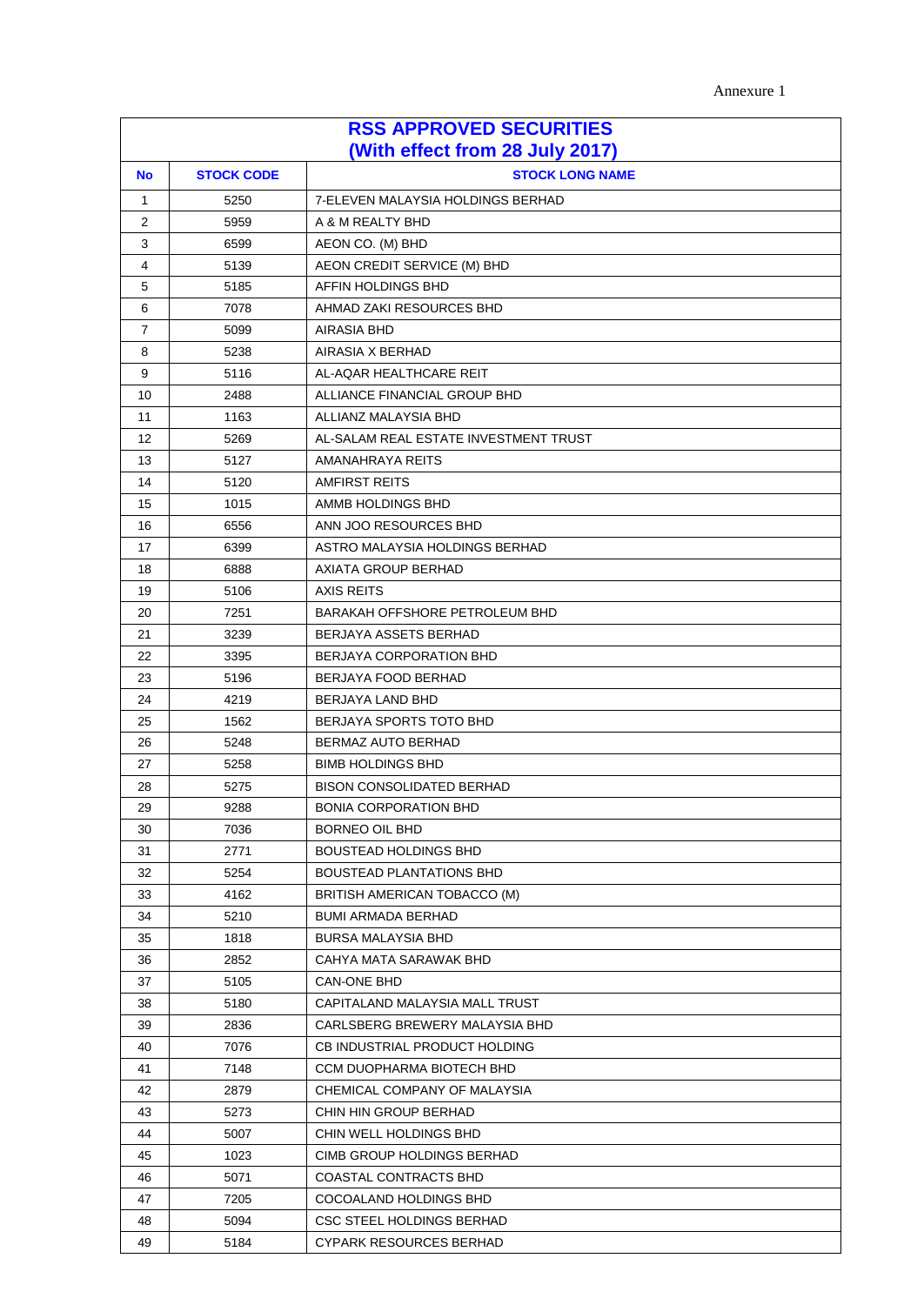Annexure 1

| <b>RSS APPROVED SECURITIES</b><br>(With effect from 28 July 2017) |      |                                                                                         |  |
|-------------------------------------------------------------------|------|-----------------------------------------------------------------------------------------|--|
| <b>STOCK CODE</b><br><b>STOCK LONG NAME</b><br>No                 |      |                                                                                         |  |
| 50                                                                | 7204 | <b>D&amp;O GREEN TECHNOLOGIES BERHAD</b>                                                |  |
| 51                                                                | 4456 | DAGANG NEXCHANGE BERHAD                                                                 |  |
| 52                                                                | 5216 | DATASONIC GROUP BERHAD                                                                  |  |
| 53                                                                | 5141 | DAYANG ENTERPRISE HOLDINGS BHD                                                          |  |
| 54                                                                | 7212 | <b>DESTINI BERHAD</b>                                                                   |  |
| 55                                                                | 7277 | <b>DIALOG GROUP BHD</b>                                                                 |  |
| 56                                                                | 6947 | <b>DIGI.COM BHD</b>                                                                     |  |
| 57                                                                | 1619 | DRB-HICOM BHD                                                                           |  |
| 58                                                                | 3417 | <b>EASTERN &amp; ORIENTAL BHD</b>                                                       |  |
| 59                                                                | 8206 | ECO WORLD DEVELOPMENT GROUP BERHAD                                                      |  |
| 60                                                                | 5253 | <b>ECONPILE HOLDINGS BHD</b>                                                            |  |
| 61                                                                | 8877 | <b>EKOVEST BHD</b>                                                                      |  |
| 62                                                                | 0090 | <b>ELSOFT RESEARCH BHD</b>                                                              |  |
| 63                                                                | 5101 | EVERGREEN FIBREBOARD BHD                                                                |  |
| 64                                                                | 5205 | EVERSENDAI CORPORATION BERHAD                                                           |  |
| 65                                                                | 7229 | <b>FAVELLE FAVCO BHD</b>                                                                |  |
| 66                                                                | 5222 | FELDA GLOBAL VENTURES HLDG BHD                                                          |  |
| 67                                                                | 3689 | <b>FRASER &amp; NEAVE HOLDINGS BHD</b>                                                  |  |
| 68                                                                | 5226 | <b>GABUNGAN AQRS BERHAD</b>                                                             |  |
| 69                                                                | 9261 | <b>GADANG HOLDINGS BHD</b>                                                              |  |
| 70                                                                | 5398 | <b>GAMUDA BHD</b>                                                                       |  |
| 71                                                                | 5209 | <b>GAS MALAYSIA BERHAD</b>                                                              |  |
| 72                                                                | 0078 | <b>GD EXPRESS CARRIER BHD</b>                                                           |  |
| 73                                                                | 3182 | <b>GENTING BHD</b>                                                                      |  |
| 74                                                                | 4715 | <b>GENTING MALAYSIA BERHAD</b>                                                          |  |
| 75                                                                | 2291 | <b>GENTING PLANTATIONS BERHAD</b>                                                       |  |
| 76                                                                | 3204 | <b>GEORGE KENT (M) BHD</b>                                                              |  |
| 77                                                                | 0021 | <b>GHL SYSTEMS BHD</b>                                                                  |  |
| 78                                                                | 7022 | GLOBETRONICS TECHNOLOGY BHD                                                             |  |
| 79                                                                | 5020 | <b>GLOMAC BHD</b>                                                                       |  |
| 80                                                                | 1503 | GUOCOLAND (MALAYSIA) BHD                                                                |  |
| 81                                                                | 7668 | <b>HAI-O ENTERPRISE BHD</b>                                                             |  |
| 82                                                                | 3034 | HAP SENG CONSOLIDATED BHD                                                               |  |
| 83                                                                | 5138 | HAP SENG PLANTATIONS HOLDINGS                                                           |  |
| 84                                                                | 5168 | <b>HARTALEGA HOLDINGS BHD</b>                                                           |  |
| 85                                                                | 3255 | HEINEKEN MALAYSIA BERHAD                                                                |  |
| 86                                                                | 5121 | <b>HEKTAR REITS</b>                                                                     |  |
| 87                                                                | 4324 | HENGYUAN REFINING COMPANY BERHAD<br>(previously known as SHELL REFINING CO (F.O.M) BHD) |  |
| 88                                                                | 5095 | <b>HEVEABOARD BHD</b>                                                                   |  |
| 89                                                                | 6238 | <b>HOCK SENG LEE BHD</b>                                                                |  |
| 90                                                                | 5819 | HONG LEONG BANK BHD                                                                     |  |
| 91                                                                | 1082 | HONG LEONG FINANCIAL GROUP BHD                                                          |  |
| 92                                                                | 3301 | HONG LEONG INDUSTRIES BHD                                                               |  |
| 93                                                                | 5000 | HUME INDUSTRIES BHD                                                                     |  |
| 94                                                                | 5024 | HUP SENG INDUSTRIES BHD                                                                 |  |
| 95                                                                | 4251 | I-BHD                                                                                   |  |
| 96                                                                | 1597 | <b>IGB CORPORATION BHD</b>                                                              |  |
| 97                                                                | 5227 | IGB REAL ESTATE INV TRUST                                                               |  |
| 98                                                                | 5225 | IHH HEALTHCARE BERHAD                                                                   |  |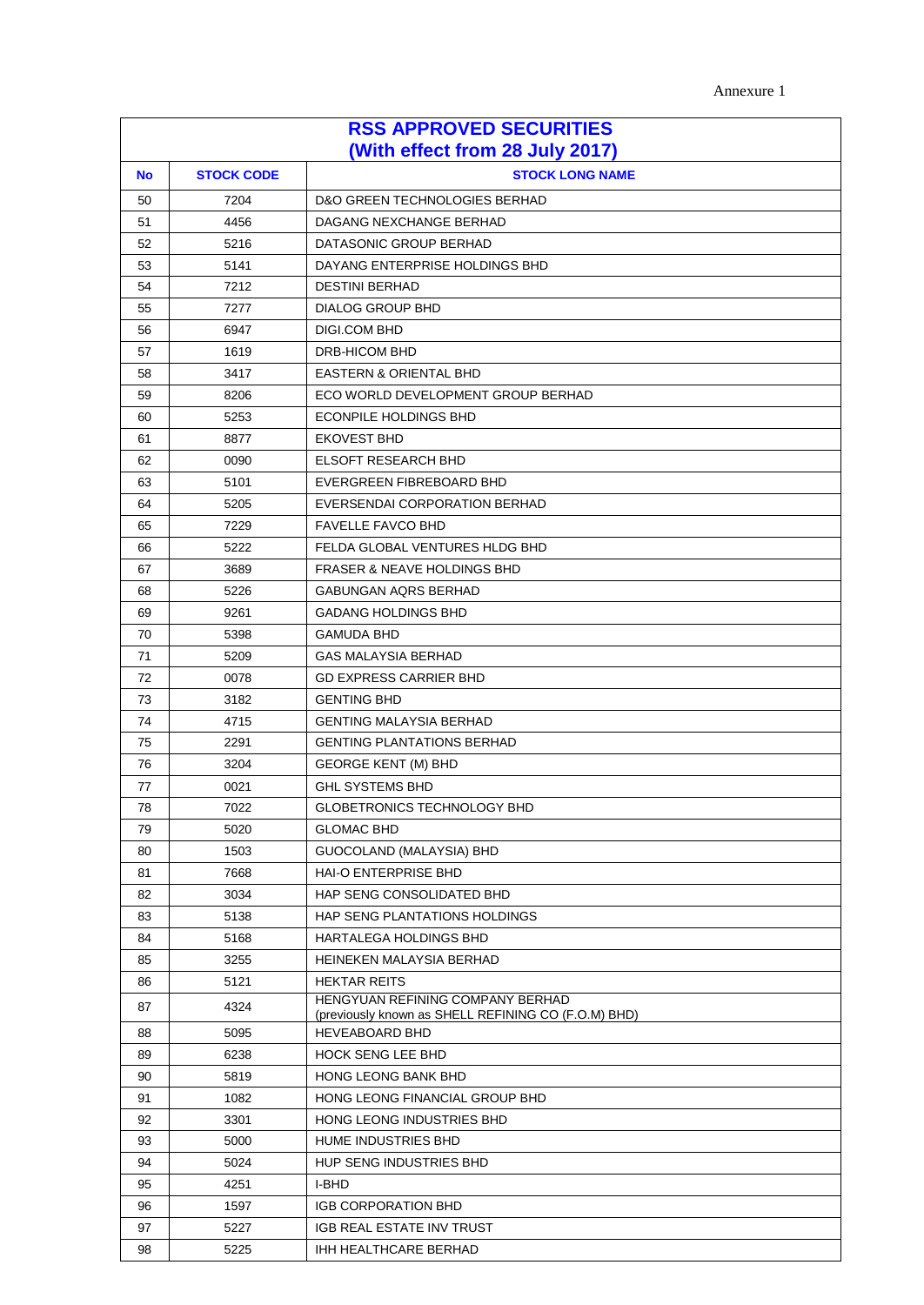| Annexure 1 |
|------------|
|------------|

| <b>RSS APPROVED SECURITIES</b><br>(With effect from 28 July 2017) |        |                                        |  |
|-------------------------------------------------------------------|--------|----------------------------------------|--|
| <b>STOCK CODE</b><br><b>STOCK LONG NAME</b><br><b>No</b>          |        |                                        |  |
| 99                                                                | 3336   | IJM CORPORATION BHD                    |  |
| 100                                                               | 2216   | <b>IJM PLANTATIONS BHD</b>             |  |
| 101                                                               | 0166   | <b>INARI AMERTRON BERHAD</b>           |  |
| 102                                                               | 6262   | INNOPRISE PLANTATIONS BERHAD           |  |
| 103                                                               | 3379   | INSAS BHD                              |  |
| 104                                                               | 1961   | <b>IOI CORPORATION BHD</b>             |  |
| 105                                                               | 5249   | <b>IOI PROPERTIES GROUP BERHAD</b>     |  |
| 106                                                               | 1589   | <b>ISKANDAR WATERFRONT CITY BERHAD</b> |  |
| 107                                                               | 4723   | <b>JAKS RESOURCES BERHAD</b>           |  |
| 108                                                               | 4383   | JAYA TIASA HOLDINGS BHD                |  |
| 109                                                               | 5161   | <b>JCY INTERNATIONAL BERHAD</b>        |  |
| 110                                                               | 5247   | KAREX BERHAD                           |  |
| 111                                                               | 7216   | KAWAN FOOD BHD                         |  |
| 112                                                               | 7161   | KERJAYA PROSPEK GROUP BERHAD           |  |
| 113                                                               | 3522   | KIAN JOO CAN FACTORY BHD               |  |
| 114                                                               | 5171   | KIMLUN CORPORATION BERHAD              |  |
| 115                                                               | 5235SS | KLCC PROP&REITS-STAPLED SEC            |  |
| 116                                                               | 7164   | <b>KNM GROUP BHD</b>                   |  |
| 117                                                               | 7153   | KOSSAN RUBBER INDUSTRIES BHD           |  |
| 118                                                               | 5878   | KPJ HEALTHCARE BHD                     |  |
| 119                                                               | 1996   | <b>KRETAM HOLDINGS BHD</b>             |  |
| 120                                                               | 5038   | <b>KSL HOLDINGS BHD</b>                |  |
| 121                                                               | 2445   | KUALA LUMPUR KEPONG BHD                |  |
| 122                                                               | 6491   | KUMPULAN FIMA BHD                      |  |
| 123                                                               | 5843   | KUMPULAN PERANGSANG SELANGOR           |  |
| 124                                                               | 3794   | LAFARGE MALAYSIA BERHAD                |  |
| 125                                                               | 3174   | LAND & GENERAL BHD                     |  |
| 126                                                               | 7006   | LATITUDE TREE HOLDINGS BHD             |  |
| 127                                                               | 9385   | LAY HONG BHD                           |  |
| 128                                                               | 5789   | LBS BINA GROUP BHD                     |  |
| 129                                                               | 7089   | LII HEN INDUSTRIES BHD                 |  |
| 130                                                               | 6645   | LINGKARAN TRANS KOTA HOLDINGS          |  |
| 131                                                               | 4235   | LION INDUSTRIES CORPORATION            |  |
| 132                                                               | 8621   | LPI CAPITAL BHD                        |  |
| 133                                                               | 7617   | MAGNA PRIMA BHD                        |  |
| 134                                                               | 7087   | <b>MAGNI-TECH INDUSTRIES BHD</b>       |  |
| 135                                                               | 3859   | <b>MAGNUM BERHAD</b>                   |  |
| 136                                                               | 8583   | <b>MAH SING GROUP BHD</b>              |  |
| 137                                                               | 5264   | <b>MALAKOFF CORPORATION BERHAD</b>     |  |
| 138                                                               | 1155   | MALAYAN BANKING BHD                    |  |
| 139                                                               | 3662   | MALAYAN FLOUR MILLS BHD                |  |
| 140                                                               | 3891   | MALAYAN UNITED INDUSTRIES BHD          |  |
| 141                                                               | 5014   | MALAYSIA AIRPORTS HOLDINGS BHD         |  |
| 142                                                               | 1171   | MALAYSIA BUILDING SOCIETY BHD          |  |
| 143                                                               | 5186   | MALAYSIA MARINE AND HEAVY ENG          |  |
| 144                                                               | 5077   | MALAYSIAN BULK CARRIERS BHD            |  |
| 145                                                               | 3867   | <b>MALAYSIAN PACIFIC INDUSTRIES</b>    |  |
| 146                                                               | 1651   | MALAYSIAN RESOURCES CORPORATION BERHAD |  |
| 147                                                               | 6181   | <b>MALTON BHD</b>                      |  |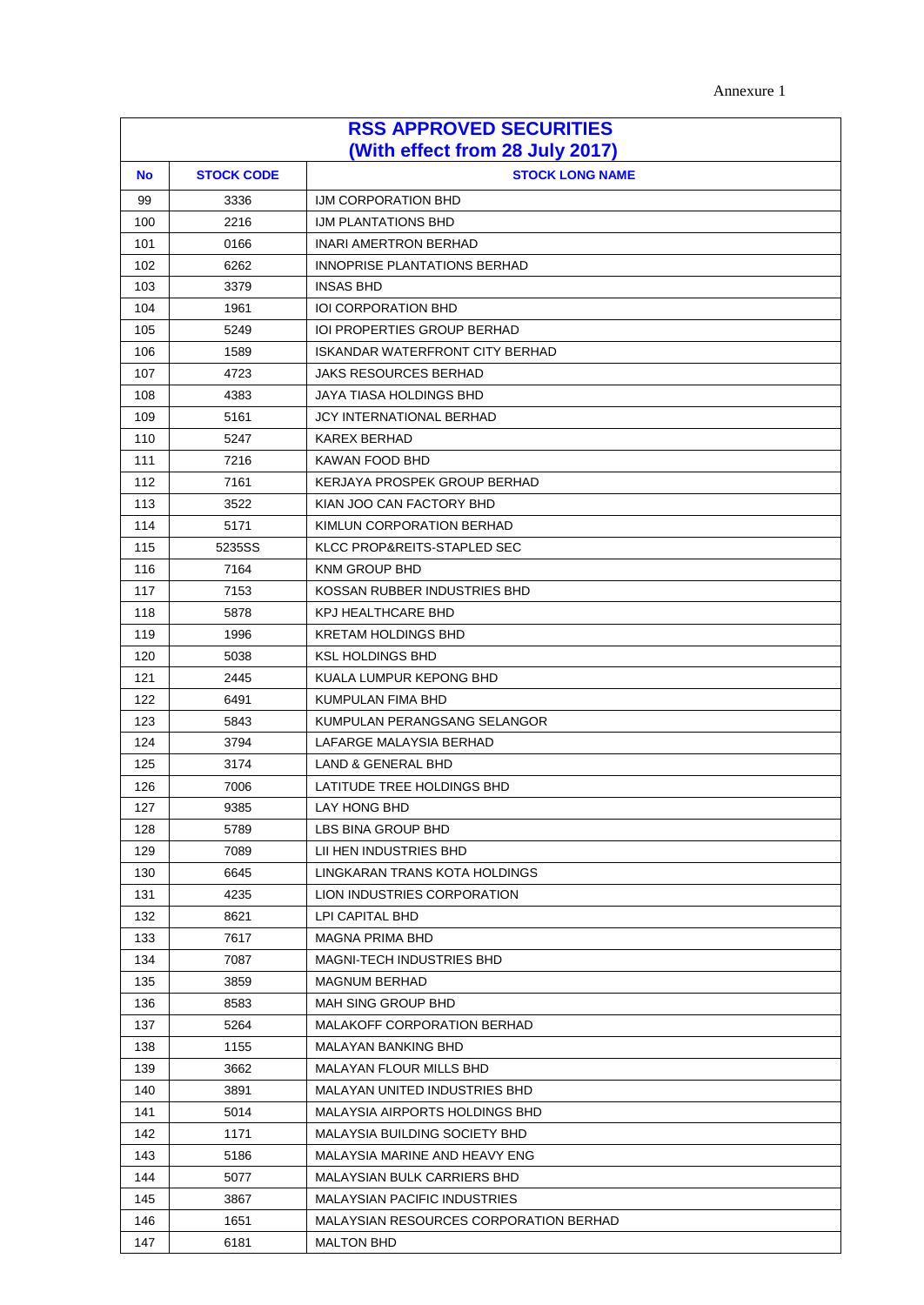| Annexure 1 |
|------------|
|------------|

| <b>RSS APPROVED SECURITIES</b>  |                   |                                           |  |
|---------------------------------|-------------------|-------------------------------------------|--|
| (With effect from 28 July 2017) |                   |                                           |  |
| <b>No</b>                       | <b>STOCK CODE</b> | <b>STOCK LONG NAME</b>                    |  |
| 148                             | 5236              | MATRIX CONCEPTS HOLDINGS BHD              |  |
| 149                             | 6012              | <b>MAXIS BERHAD</b>                       |  |
| 150                             | 5983              | <b>MBM RESOURCES BHD</b>                  |  |
| 151                             | 5090              | MEDIA CHINESE INTERNATIONAL LT            |  |
| 152                             | 4502              | <b>MEDIA PRIMA BHD</b>                    |  |
| 153                             | 3069              | <b>MEGA FIRST CORPORATION BHD</b>         |  |
| 154                             | 3816              | <b>MISC BHD</b>                           |  |
| 155                             | 9571              | MITRAJAYA HOLDINGS BHD                    |  |
| 156                             | 6114              | <b>MKH BERHAD</b>                         |  |
| 157                             | 2194              | MMC CORPORATION BHD                       |  |
| 158                             | 6459              | MNRB HOLDINGS BHD                         |  |
| 159                             | 5237              | MPHB Capital Berhad                       |  |
| 160                             | 5123              | <b>MRCB-QUILL REIT</b>                    |  |
| 161                             | 5202              | MSM MALAYSIA HOLDINGS BERHAD              |  |
| 162                             | 3883              | <b>MUDA HOLDINGS BHD</b>                  |  |
| 163                             | 5085              | MUDAJAYA GROUP BHD                        |  |
| 164                             | 5703              | MUHIBBAH ENGINEERING (M) BHD              |  |
| 165                             | 3905              | MULPHA INTERNATIONAL BHD                  |  |
| 166                             | 0138              | MY E.G. SERVICES BHD                      |  |
| 167                             | 5066              | NTPM HOLDINGS BHD                         |  |
| 168                             | 0172              | <b>OCK GROUP BERHAD</b>                   |  |
| 169                             | 5201              | <b>OLDTOWN BERHAD</b>                     |  |
| 170                             | 4006              | ORIENTAL HOLDINGS BHD                     |  |
| 171<br>172                      | 5053<br>7095      | OSK HOLDINGS BHD<br>P.I.E. INDUSTRIAL BHD |  |
| 173                             | 7052              | PADINI HOLDINGS BHD                       |  |
| 174                             | 1724              | PARAMOUNT CORPORATION BHD                 |  |
| 175                             | 5657              | PARKSON HOLDINGS BHD                      |  |
| 176                             | 5212              | PAVILION REAL ESTATE INV TRUST            |  |
| 177                             | 5219              | PESTECH INTERNATIONAL BERHAD              |  |
| 178                             | 3042              | PETRON MSIA REFINING& MKTG BHD            |  |
| 179                             | 5183              | PETRONAS CHEMICALS GROUP BHD              |  |
| 180                             | 5681              | PETRONAS DAGANGAN BHD                     |  |
| 181                             | 6033              | PETRONAS GAS BHD                          |  |
| 182                             | 9598              | PINTARAS JAYA BHD                         |  |
| 183                             | 5075              | PLENITUDE BHD                             |  |
| 184                             | 4634              | POS MALAYSIA BHD                          |  |
| 185                             | 7237              | POWER ROOT BERHAD                         |  |
| 186                             | 4065              | PPB GROUP BHD                             |  |
| 187                             | 8869              | PRESS METAL ALUMINIUM HOLDINGS BERHAD     |  |
| 188                             | 5204              | PRESTARIANG BERHAD                        |  |
| 189                             | 5070              | PROTASCO BHD                              |  |
| 190                             | 1295              | PUBLIC BANK BHD                           |  |
| 191                             | 6807              | PUNCAK NIAGA HOLDINGS BHD                 |  |
| 192                             | 7084              | QL RESOURCES BHD                          |  |
| 193                             | 5272              | RANHILL HOLDINGS BERHAD                   |  |
| 194                             | 7765              | RAPID SYNERGY BHD                         |  |
| 195                             | 9296              | RCE CAPITAL BHD                           |  |
| 196                             | 5256              | <b>REACH ENERGY BHD</b>                   |  |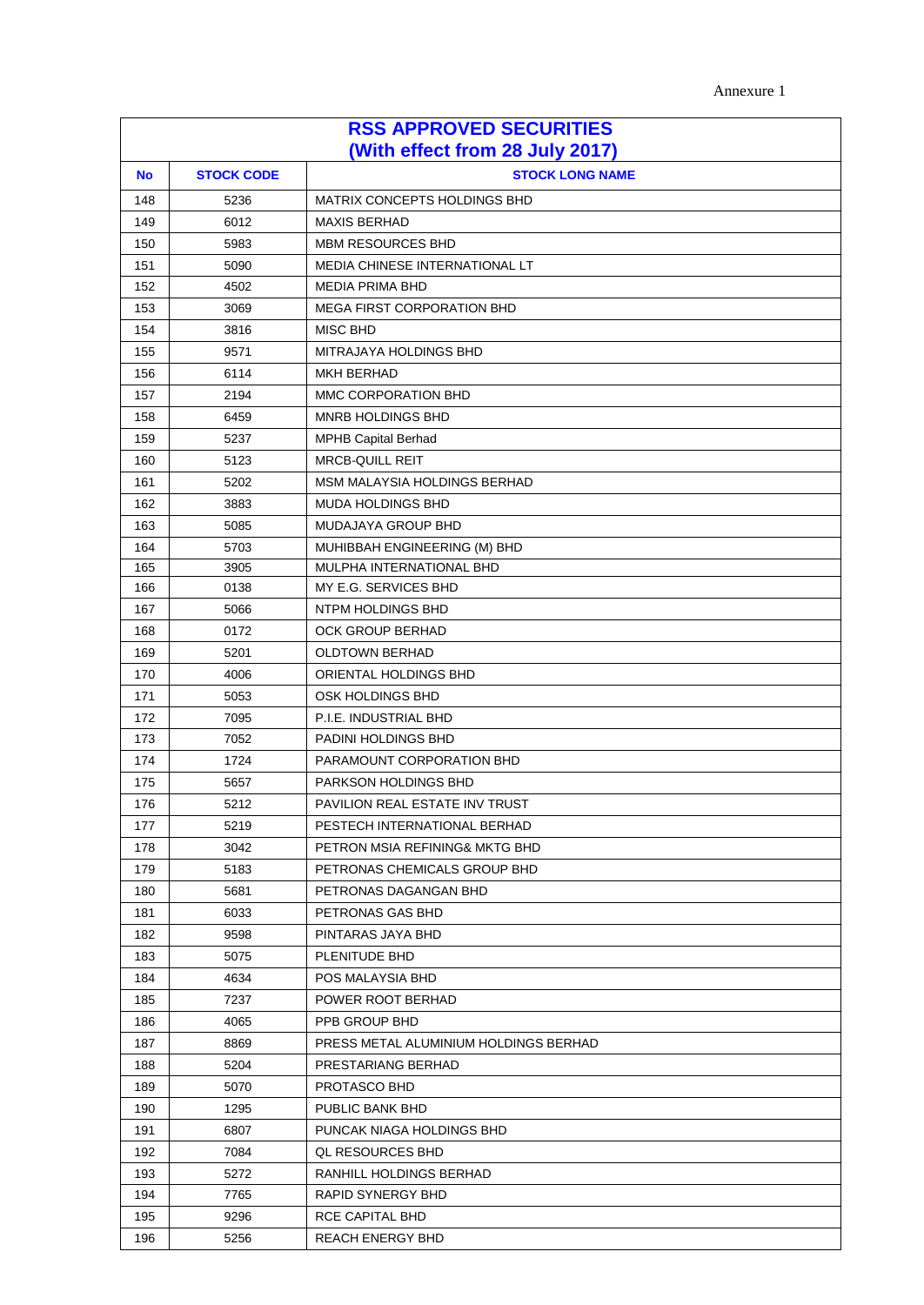| Annexure 1 |
|------------|
|------------|

| <b>RSS APPROVED SECURITIES</b>  |                   |                                  |  |
|---------------------------------|-------------------|----------------------------------|--|
| (With effect from 28 July 2017) |                   |                                  |  |
| <b>No</b>                       | <b>STOCK CODE</b> | <b>STOCK LONG NAME</b>           |  |
| 197                             | 1066              | RHB BANK BERHAD                  |  |
| 198                             | 5113              | RIMBUNAN SAWIT BHD               |  |
| 199                             | 0183              | <b>SALUTICA BERHAD</b>           |  |
| 200                             | 5218              | SAPURA ENERGY BERHAD             |  |
| 201                             | 5126              | SARAWAK OIL PALMS BHD            |  |
| 202                             | 7247              | <b>SCGM BHD</b>                  |  |
| 203                             | 0099              | <b>SCICOM (MSC) BHD</b>          |  |
| 204                             | 4731              | <b>SCIENTEX BERHAD</b>           |  |
| 205                             | 9792              | <b>SEG INTERNATIONAL BHD</b>     |  |
| 206                             | 1783              | <b>SELANGOR PROPERTIES BHD</b>   |  |
| 207                             | 5517              | SHANGRI-LA HOTELS (M) BHD        |  |
| 208                             | 4197              | SIME DARBY BHD                   |  |
| 209                             | 7155              | SKP RESOURCES BHD                |  |
| 210                             | 7248              | <b>SLP RESOURCES BHD</b>         |  |
| 211                             | 5241              | SONA PETROLEUM BERHAD            |  |
| 212                             | 5665              | SOUTHERN STEEL BHD               |  |
| 213                             | 8664              | SP SETIA BHD                     |  |
| 214                             | 6084              | STAR MEDIA GROUP BERHAD          |  |
| 215                             | 3743              | SUNSURIA BERHAD                  |  |
| 216                             | 5211              | <b>SUNWAY BERHAD</b>             |  |
| 217                             | 5263              | SUNWAY CONSTRUCTION GROUP BERHAD |  |
| 218                             | 5176              | SUNWAY REAL ESTATE INVT TRUST    |  |
| 219                             | 7106              | SUPERMAX CORPORATION BHD         |  |
| 220                             | 6521              | SURIA CAPITAL HOLDINGS BHD       |  |
| 221                             | 6139              | SYARIKAT TAKAFUL MALAYSIA BHD    |  |
| 222                             | 5012              | TA ANN HOLDINGS BHD              |  |
| 223                             | 4898              | TA ENTERPRISE BHD                |  |
| 224                             | 5158              | TA GLOBAL BHD                    |  |
| 225                             | 8524              | TALIWORKS CORPORATION BHD        |  |
| 226                             | 5191              | TAMBUN INDAH LAND BERHAD         |  |
| 227                             | 4405              | TAN CHONG MOTOR HOLDINGS BHD     |  |
| 228                             | 2054              | TDM BHD                          |  |
| 229                             | 4863              | TELEKOM MALAYSIA BHD             |  |
| 230                             | 5347              | TENAGA NASIONAL BHD              |  |
| 231                             | 5112              | TH PLANTATIONS BHD               |  |
| 232                             | 7034              | THONG GUAN INDUSTRIES BHD        |  |
| 233                             | 0012              | THREE-A RESOURCES BHD            |  |
| 234                             | 5031              | TIME DOTCOM BHD                  |  |
| 235                             | 8397              | TIONG NAM LOGISTICS HOLDINGS     |  |
| 236                             | 5239              | TITIJAYA LAND BERHAD             |  |
| 237                             | 0101              | TMC LIFE SCIENCES BHD            |  |
| 238                             | 7113              | TOP GLOVE CORPORATION BHD        |  |
| 239                             | 5401              | TROPICANA CORPORATION BERHAD     |  |
| 240                             | 9059              | TSH RESOURCES BHD                |  |
| 241                             | 5230              | TUNE PROTECT GROUP BERHAD        |  |
| 242                             | 7100              | UCHI TECHNOLOGIES BHD            |  |
| 243                             | 1368              | UEM EDGENTA BERHAD               |  |
| 244                             | 5148              | UEM SUNRISE BERHAD               |  |
| 245                             | 4588              | UMW HOLDINGS BHD                 |  |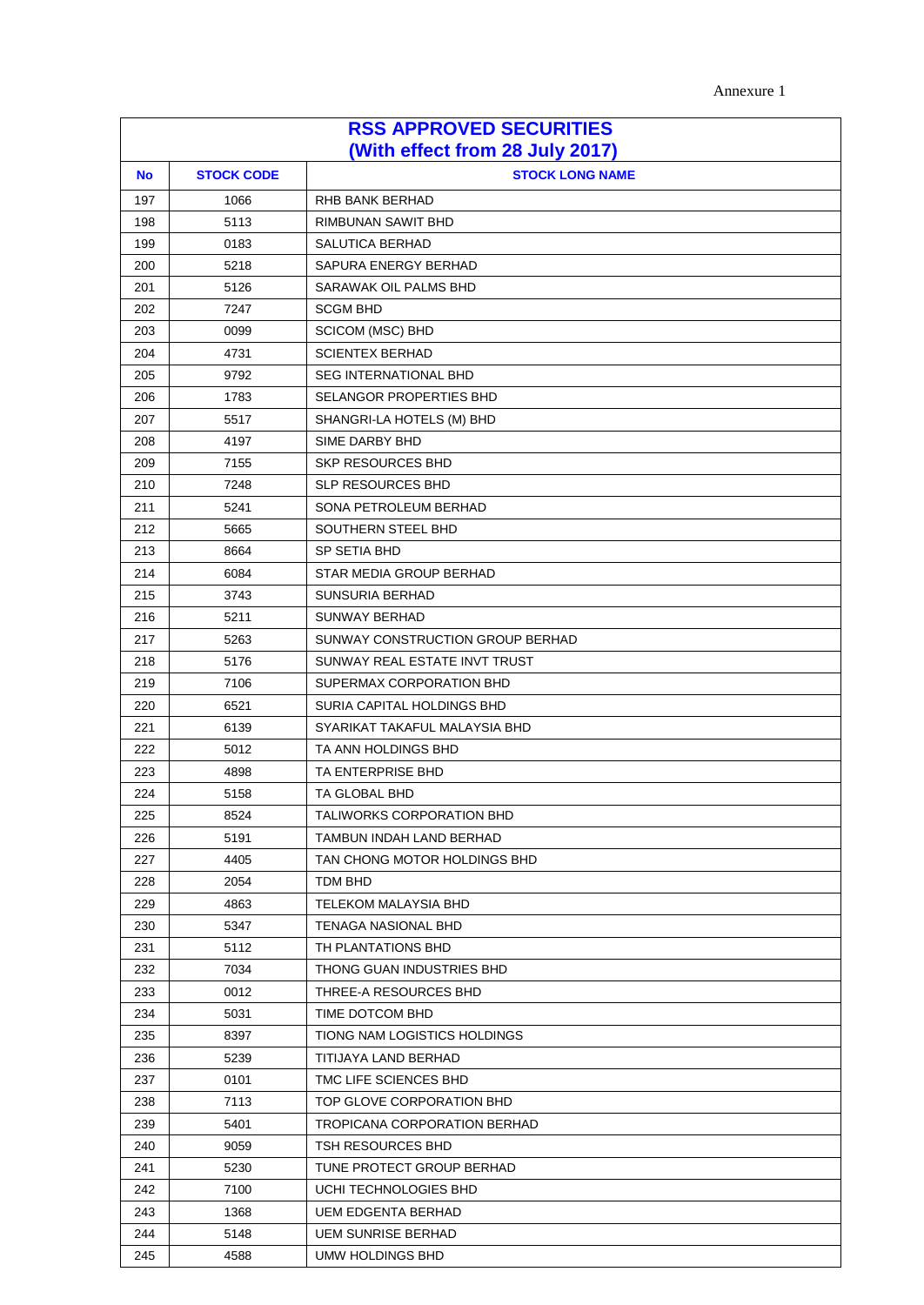Annexure 1

| <b>RSS APPROVED SECURITIES</b><br>(With effect from 28 July 2017) |                   |                                  |  |
|-------------------------------------------------------------------|-------------------|----------------------------------|--|
| <b>No</b>                                                         | <b>STOCK CODE</b> | <b>STOCK LONG NAME</b>           |  |
| 246                                                               | 5243              | UMW OIL & GAS CORPORATION BHD    |  |
| 247                                                               | 5005              | UNISEM (M) BHD                   |  |
| 248                                                               | 2593              | UNITED MALACCA BHD               |  |
| 249                                                               | 7133              | UNITED U-LI CORPORATION BHD      |  |
| 250                                                               | 5200              | <b>UOA DEVELOPMENT BERHAD</b>    |  |
| 251                                                               | 5110              | <b>UOA REITS</b>                 |  |
| 252                                                               | 7250              | <b>UZMA BHD</b>                  |  |
| 253                                                               | 6963              | V.S INDUSTRY BHD                 |  |
| 254                                                               | 0097              | <b>VITROX CORPORATION BHD</b>    |  |
| 255                                                               | 5142              | WAH SEONG CORPORATION BHD        |  |
| 256                                                               | 3565              | <b>WCE HOLDINGS BERHAD</b>       |  |
| 257                                                               | 9679              | WCT HOLDINGS BERHAD              |  |
| 258                                                               | 7231              | <b>WELLCALL HOLDINGS BHD</b>     |  |
| 259                                                               | 5246              | <b>WESTPORTS HOLDINGS BERHAD</b> |  |
| 260                                                               | 2976              | WING TAI MALAYSIA BERHAD         |  |
| 261                                                               | 4243              | WTK HOLDINGS BHD                 |  |
| 262                                                               | 5584              | YEE LEE CORPORATION BHD          |  |
| 263                                                               | 7293              | YINSON HOLDINGS BHD              |  |
| 264                                                               | 3158              | YNH PROPERTY BHD                 |  |
| 265                                                               | 7066              | YONG TAI BHD                     |  |
| 266                                                               | 4677              | <b>YTL CORPORATION BHD</b>       |  |
| 267                                                               | 5109              | <b>YTL HOSPITALITY REIT</b>      |  |
| 268                                                               | 2577              | YTL LAND & DEVELOPMENT BHD       |  |
| 269                                                               | 6742              | YTL POWER INTERNATIONAL BHD      |  |
| 270                                                               | 5131              | ZHULIAN CORPORATION BHD          |  |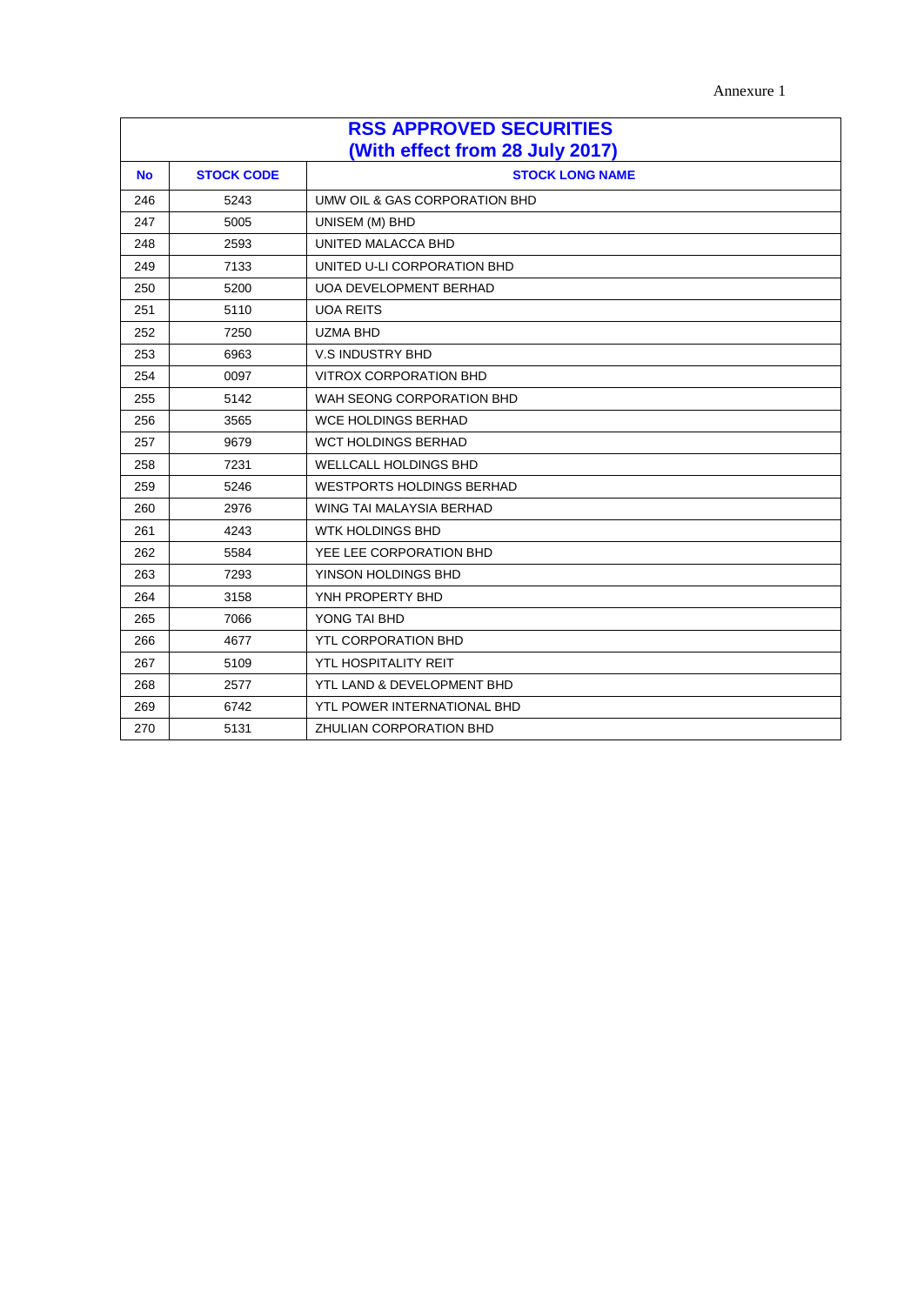| <b>RSS - INCLUSION LIST</b> |                                 |                                          |  |
|-----------------------------|---------------------------------|------------------------------------------|--|
|                             | (With effect from 28 July 2017) |                                          |  |
| <b>No</b>                   | <b>STOCK CODE</b>               | <b>STOCK LONG NAME</b>                   |  |
| $\mathbf{1}$                | 5959                            | A & M REALTY BHD                         |  |
| $\overline{2}$              | 7078                            | AHMAD ZAKI RESOURCES BHD                 |  |
| 3                           | 1163                            | ALLIANZ MALAYSIA BHD                     |  |
| 4                           | 4219                            | <b>BERJAYA LAND BHD</b>                  |  |
| 5                           | 5275                            | <b>BISON CONSOLIDATED BERHAD</b>         |  |
| 6                           | 9288                            | <b>BONIA CORPORATION BHD</b>             |  |
| 7                           | 2879                            | CHEMICAL COMPANY OF MALAYSIA             |  |
| 8                           | 5273                            | CHIN HIN GROUP BERHAD                    |  |
| 9                           | 7205                            | COCOALAND HOLDINGS BHD                   |  |
| 10                          | 7204                            | <b>D&amp;O GREEN TECHNOLOGIES BERHAD</b> |  |
| 11                          | 4456                            | DAGANG NEXCHANGE BERHAD                  |  |
| 12                          | 0090                            | <b>ELSOFT RESEARCH BHD</b>               |  |
| 13                          | 5205                            | EVERSENDAI CORPORATION BERHAD            |  |
| 14                          | 5226                            | <b>GABUNGAN AQRS BERHAD</b>              |  |
| 15                          | 6262                            | INNOPRISE PLANTATIONS BERHAD             |  |
| 16                          | 3379                            | <b>INSAS BHD</b>                         |  |
| 17                          | 4723                            | <b>JAKS RESOURCES BERHAD</b>             |  |
| 18                          | 3174                            | <b>LAND &amp; GENERAL BHD</b>            |  |
| 19                          | 7006                            | LATITUDE TREE HOLDINGS BHD               |  |
| 20                          | 9385                            | <b>LAY HONG BHD</b>                      |  |
| 21                          | 4235                            | LION INDUSTRIES CORPORATION              |  |
| 22                          | 7617                            | <b>MAGNA PRIMA BHD</b>                   |  |
| 23                          | 3891                            | <b>MALAYAN UNITED INDUSTRIES BHD</b>     |  |
| 24                          | 6181                            | <b>MALTON BHD</b>                        |  |
| 25                          | 5075                            | PLENITUDE BHD                            |  |
| 26                          | 5272                            | RANHILL HOLDINGS BERHAD                  |  |
| 27                          | 9296                            | RCE CAPITAL BHD                          |  |
| 28                          | 0183                            | SALUTICA BERHAD                          |  |
| 29                          | 7247                            | <b>SCGM BHD</b>                          |  |
| 30                          | 6521                            | SURIA CAPITAL HOLDINGS BHD               |  |
| 31                          | 7034                            | THONG GUAN INDUSTRIES BHD                |  |
| 32                          | 2593                            | UNITED MALACCA BHD                       |  |
| 33                          | 5110                            | <b>UOA REITS</b>                         |  |
| 34                          | 7250                            | UZMA BHD                                 |  |
| 35                          | 2976                            | WING TAI MALAYSIA BERHAD                 |  |
| 36                          | 5584                            | YEE LEE CORPORATION BHD                  |  |
| 37                          | 7066                            | YONG TAI BHD                             |  |
| 38                          | 2577                            | YTL LAND & DEVELOPMENT BHD               |  |
| 39                          | 5131                            | ZHULIAN CORPORATION BHD                  |  |